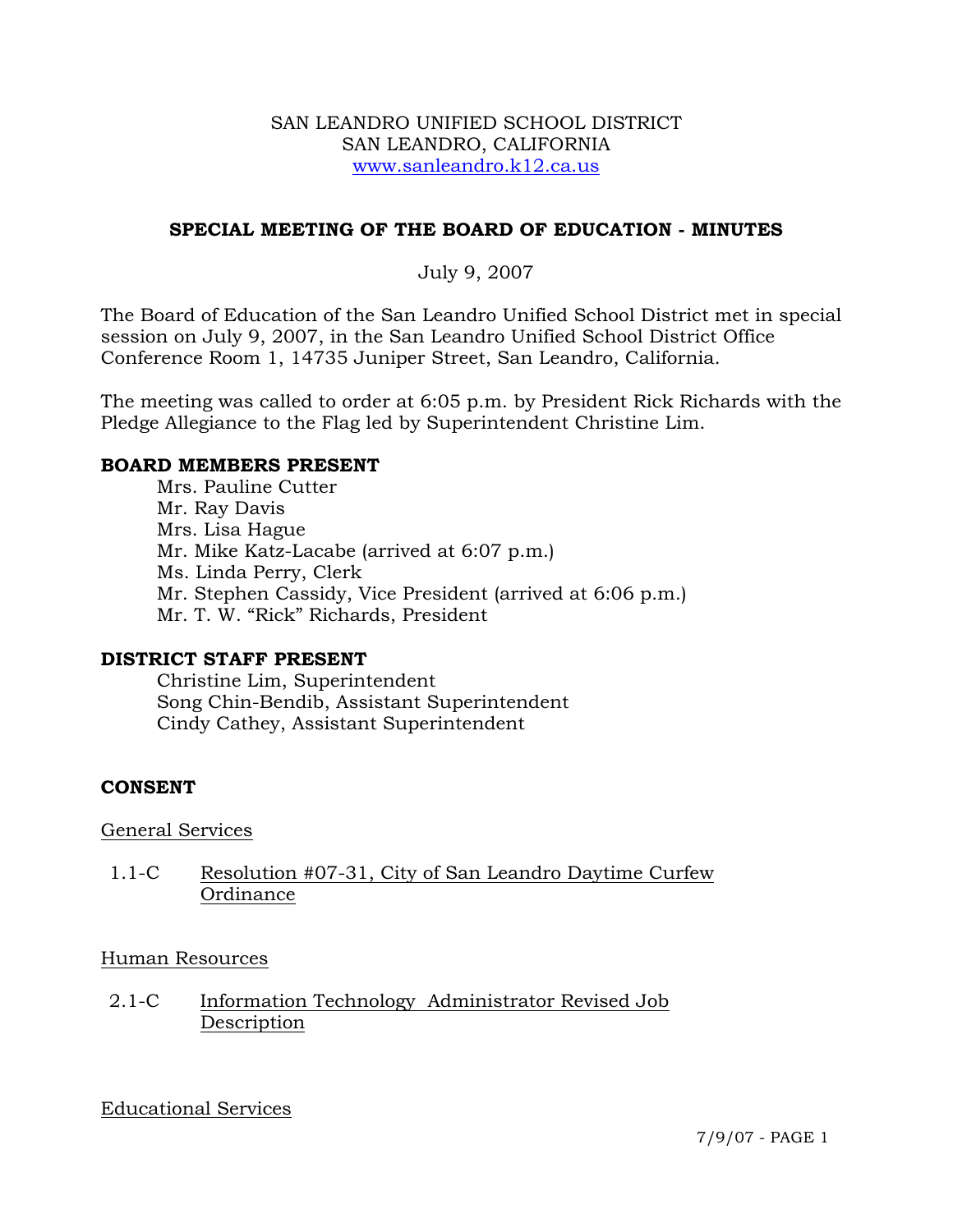- 3.1-C School Site Plans for Student Achievement for Garfield, Jefferson, Madison, McKinley, Monroe, Washington, Wilson Elementary Schools, Bancroft, John Muir Middle Schools, and Lincoln Alternative High School.
- 3.2-C Memorandum of Understanding with Pallen's Martial Arts
- 3.3-C Memorandum of Understanding with Viva el Español

On a motion made by Mr. Davis and seconded by Ms. Perry, the Board approved the consent items by a 6-0 vote. Trustee Katz was absent.

### **PRESENTATION/DISCUSSION**

# **Facilities Workshop #3 – Measure B Bond Program**

Trustee Davis, Facilities/Technology Committee chair gave a brief introduction.

Superintendent Lim recapped that staff had conducted two facilities workshops outlining matching funds opportunities; critical paths; cash flows; state requirements from Office of Public School Construction (OPSC); highlights of conceptual design team works; timelines; and Master Schedule priorities.

At the Facilities Workshop #2, she noted that the Board asked staff to bring an accelerated schedule and update bond sales schedule for the following critical projects: 9th Grade Campus, Arts Education Center (AEC) with a 550-seat theater; Library Expansion, Heating Upgrades, and Restroom Renovations.

At tonight's Facilities Workshop No. 3, staff, representatives from Harris & Associates, WLC Architects, and Kelly, Northcross, and Nobriega reviewed and provided an analysis of the direction given by the Board and presented three Master Schedule and "Must Haves" options, keeping in mind the impact on the District's core mission of educating students and closing the achievement gap, training for employees new in their roles, and a potential Parcel Tax.

- Option 1: *Compressed* Design and *Accelerated* Master Schedule (Approve the Master Schedule and "Must Haves" #1-8, to meet the July 31, 200, deadline)
- Option 2: *Typical* Design and *Accelerated* Master Schedule (Approve the Master Schedule and "Must Haves" #2-8, to meet the July 31, 2009, deadline)
- Option 3: *Typical* Design and *Balanced* Master Schedule (Approve the Master Schedule and "Must Haves" #2, 4, & 5 to evenly spread projects over 7 years)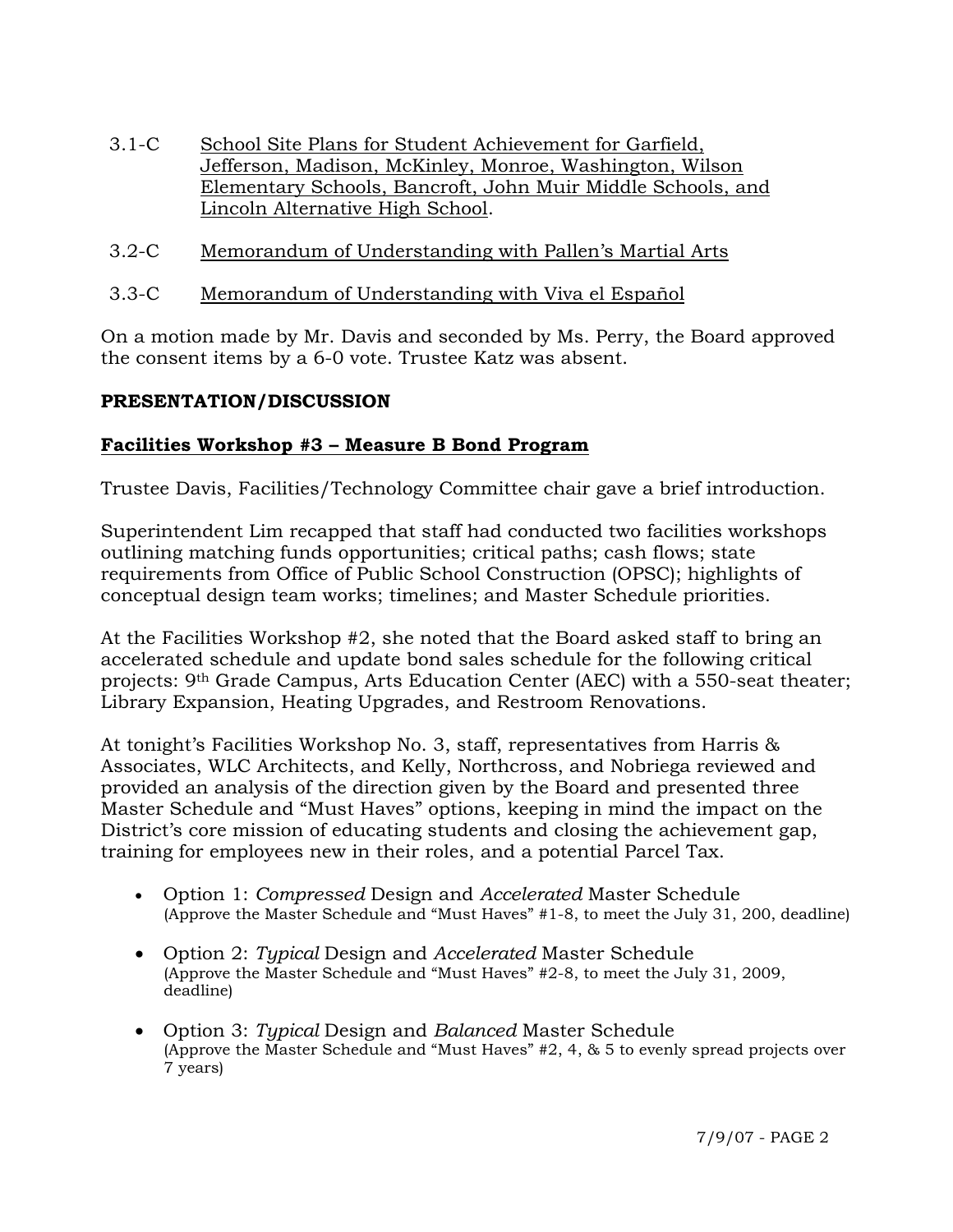In addition, staff identified the pros and cons, milestones, Master Schedules, cash flow options, and "Must Haves" associated with each option, noting that Options 1, 2, & 3 shared three common "Must Haves" including:

- **Must Have #2**: Hire an additional Vice Principal at the high school to redistribute roles and responsibilities, allowing for time to coordinate the increased level of work associated with executing multiple construction projects (paid from a combination of .49 FTE general fund and .51 FTE categorical monies), which would free up the principal to attend all Measure B Steering Committee meetings and manage Measure B demands.
- **Must Have #4**: Hire a limited-term site-based Measure B Project Liaison (1.0 FTE for options 1 and 2; and .50 FTE for option 3) for the high school to oversee and coordinate the multiple construction projects executed on the campus.
- **Must Have #5**: Hire a limited-term Measure B Administrative Assistant to accommodate the increase level of documentation tasks, including contracts, minutes, budget reporting, etc.

# **Public Comments**

- Gerald Shovlin favored Option 2; however he was concerned about the hiring of six additional administrators, and asked the Board to reconsider this recommendation.
- Don Bilodeau, Teamsters/Trades, didn't understand the need for the additional administrators, particularly at the high school, noting that he didn't remember any administrators being hired for the 1997 Bond.

 In response, San Leandro High School Principal Amy Furtado recalled hiring one administrator to oversee the 1997 Bond at the high school. She also felt that in order to effectively look at programs, the change of pace of 9-12 grade education, as well the additional challenges of the bond, an additional administrator was warranted.

• Billy Campbell, Teamsters, voiced his concern over the hiring of additional administrators and the continued lack of increasing custodial personnel.

### **Board Discussion**

The Board posed questions regarding grant application timelines, cost estimates of implementing the "Must Haves", the length of time of construction, and further clarification regarding the difference between the *"compressed design"* and *"typical design* of Option 1 and Option 2, which was explained by staff.

Another area of concern shared by the entire Board focused on the hiring of additional administrators.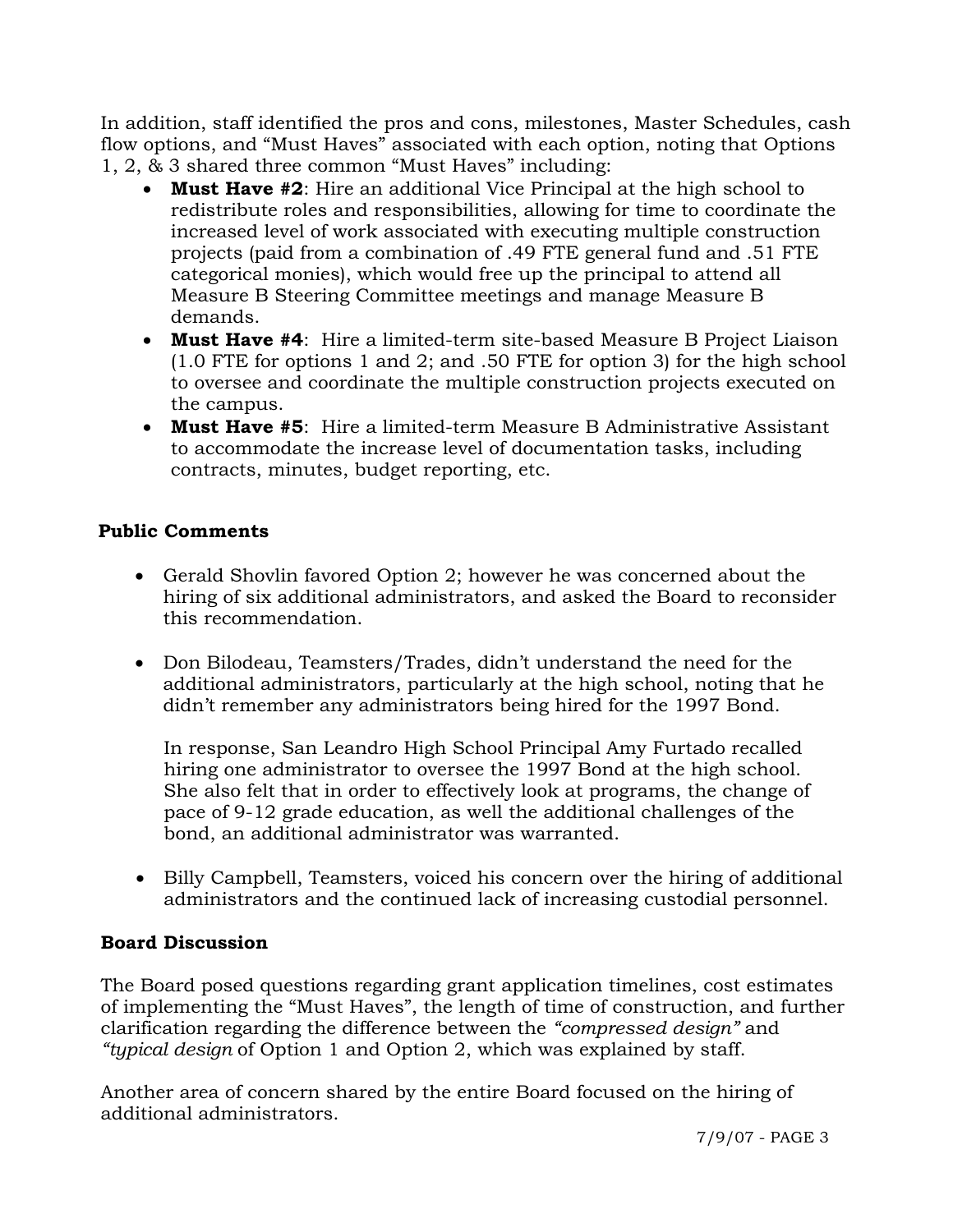Mr. Katz wasn't sure if the general fund could support the hiring of the additional vice principal at the high school.

(The Board took a five minute break at 8 p.m. and reconvened at 8:05 p.m.)

Following the brief recess, Ms. Perry adamantly felt that Option 1 was not a realistic process and didn't provide enough community and staff input. She also didn't support a two-year construction frenzy "red zone", noting that she preferred Option 3.

Mr. Richard would like to see the reporting structure of the additional administrators.

The Board asked for further explanation regarding what administrative expenses are permissible through the bond, at which time Assistant Superintendent of Business Services Song Chin-Bendib read a transcribed voice message from Bond Counsel, Bill Madison explaining that while "the provision of Prop 39 says "no administrative salaries, it is really designed to describe very traditional standard administrative expenses of running the District." He advised that it would not be a good idea to have the word "administration" in the job title; however, it would be permissible to use bond proceeds as long as the job description and title related specifically related to the design, construction, and implementation process of the projects being financed by the bond.

Responding to Mr. Katz's question regarding the impact of the construction timeline on the school and students San Leandro High School, Principal Amy Furtado shared her perspective on whether a short construction period of time (red zone) was less or more disruptive than a longer period of time, adding that in her opinion the effect of this bond would be less disruptive than the impact the school and staff had experienced with the construction of the science building and modernization.

Mrs. Cutter would like to see the District focus on accelerating the 9th grade campus. It was also her feeling, as opposed to Ms. Perry, that with the last bond too much time was spent on community and staff input, thus stifling the process and preventing the experts hired to do their job.

# **Additional Board Comments**

The Board thanked the staff for their time and effort spent on compiling and presenting this very useful information.

The Board was in agreement that Must Have #2, "hiring an additional Vice Principal at the high school" deserved its own consideration, separate from the Bond. They continued to voice their concern with regards to the remaining five Measure B positions being recommended. They felt they needed a better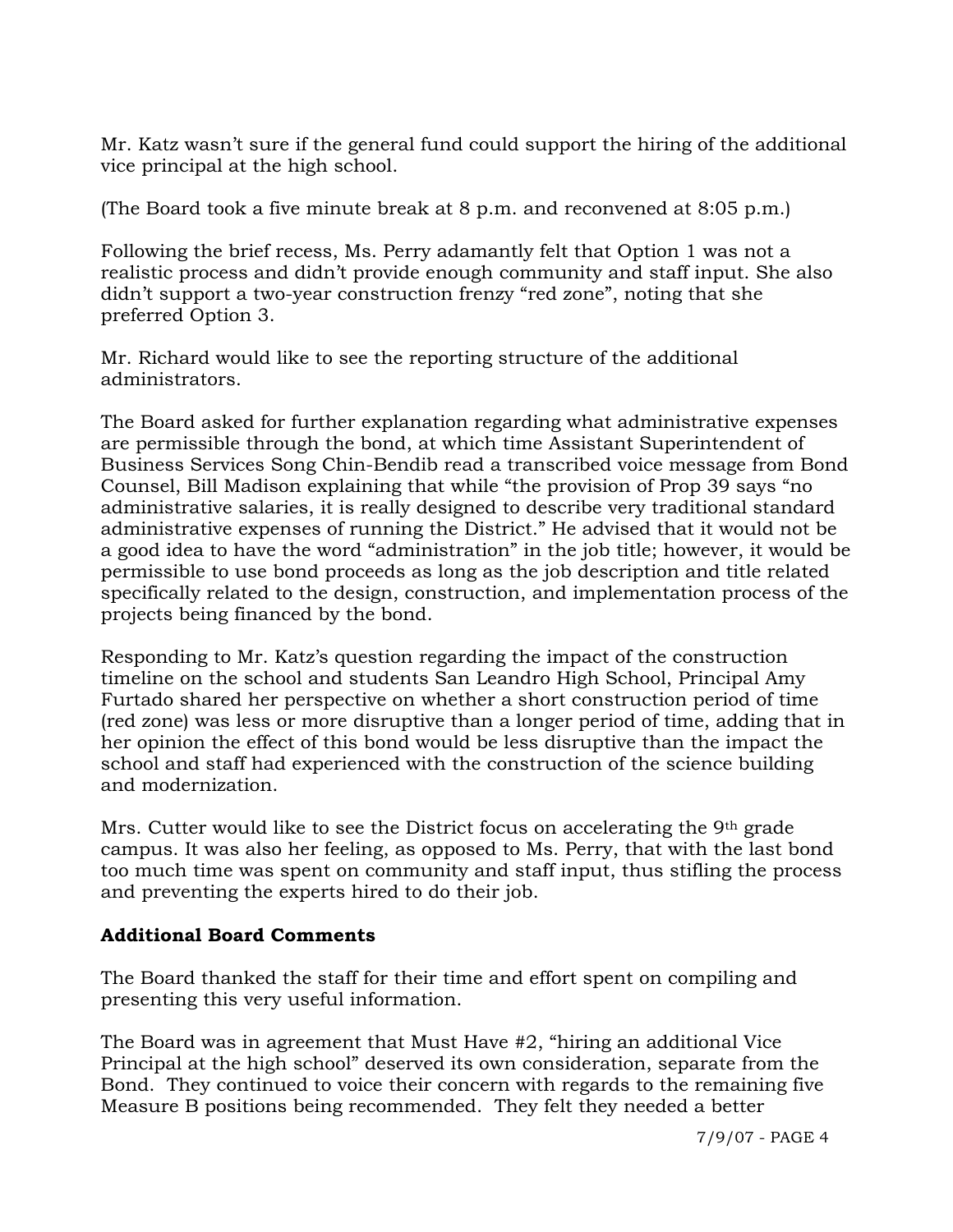understanding of the justification and cost-savings before making a decision, so staff was asked to bring back further information regarding the job description, i.e. responsibilities and qualifications, and cost comparisons between consultants and "limited-term" Measure B staff.

All Board members, except Trustee Perry favored Option 2, with some specific variations:

Trustee Cutter would like to focus on the PG&E lot and 9th grade campus, and then maximize the selling of the bond for the AEC.

Mr. Cassidy would like to remove the "Must Haves" from Option 2. He also was concerned about escalation and accuracy of the construction estimates.

Mr. Katz felt that the "Must Haves" #2-7 regarding additional funding for the Measure B positions was justified as it would provided project and spending accountability.

Mr. Davis also supported an accelerated 9th grade campus as did Mr. Richards, who also would like the "Must Haves" removed from Option 2.

Ms. Perry supported an accelerated Option 3 plus focusing on the 9th grade campus and PG&E parking lot. She also felt that the community input process needed further clarification.

# **ACTION**

Facilities & Construction

5.1-A Measure B Master Schedule & "Must Haves" Approve one of three options related to Measure B Master Schedule & "Must Haves".

> Trustee Davis' motion to approve Option #2 with an accelerated 9th Grade campus, as outlined in Option #1, without any "Must Haves" was not seconded.

Trustee Cassidy then motioned and Mike Katz seconded to approve Option #2 and bring back the "Must Haves" to the next regular meeting in July, with the exception of the Vice-Principal at the high school, which would be brought back separately from Measure B consideration. Following a brief discussion from the Board regarding further clarification of the motion, the Board took the following action:

On a motion made by Mr. Cassidy and seconded by Mr. Katz,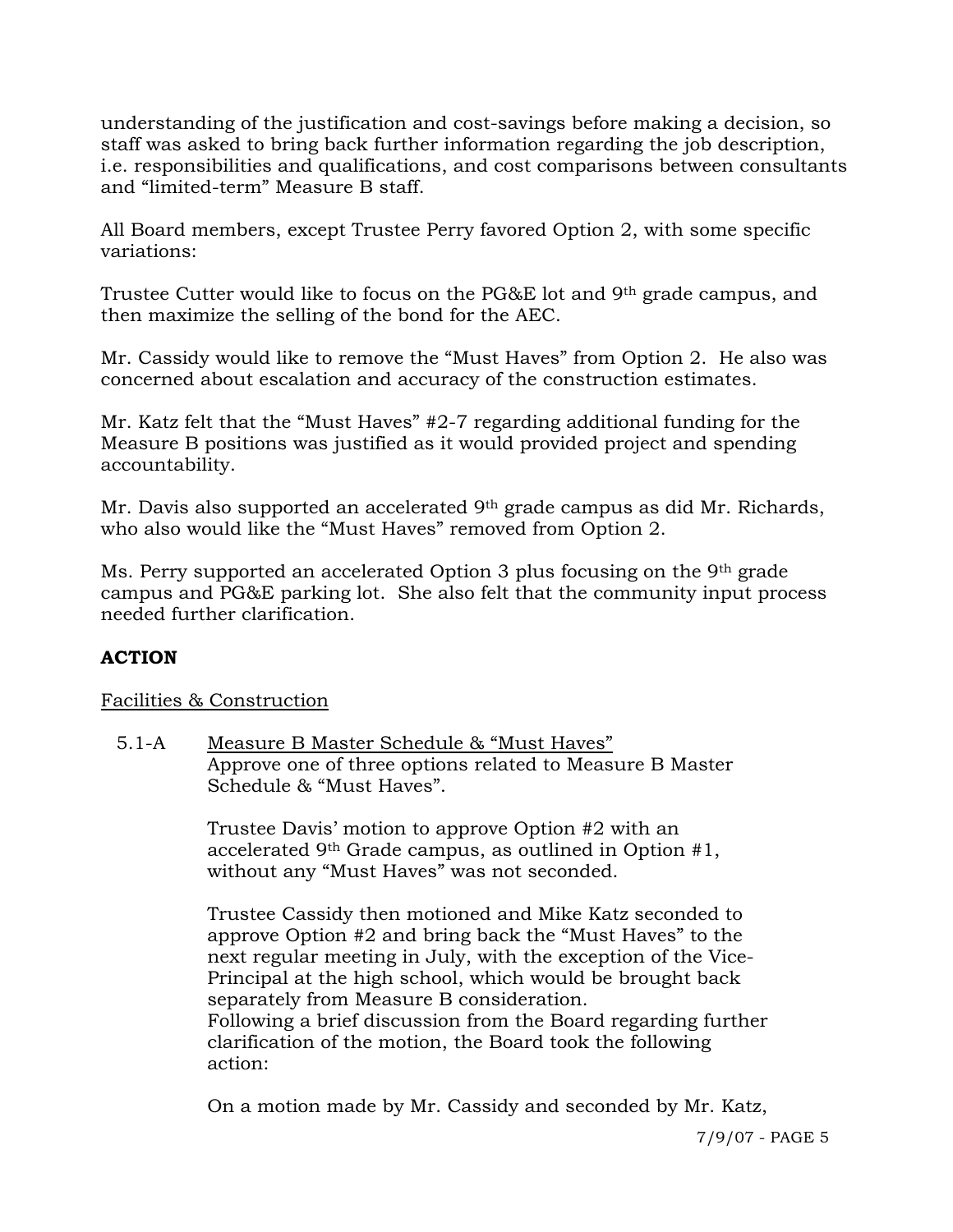the Board approved Option #2, without the "Must Haves", by a vote 5-1. Trustee Perry voting no, and Trustee Cutter absent.

Following the vote, President Richards noted that Trustee Cassidy arrived at the meeting at 6:06 p.m., Trustee Katz arrived at 6:07 p.m., and Trustee Cutter left the meeting at 9 p.m.

## **PUBLIC TESTIMONY**

• Gerald Shovlin asked that staff make a concerted effort to encourage parents to sign-up to receive email highlights from Board meetings with links to important information, particularly around the Measure B process, as a way of strengthening and enhancing communication.

### **BOARD MEMBER COMMENTS**

- Ms. Perry reminded the Board that the Transit Oriented Development (TOD) hearing would be going before the Planning Commission on July 12, 7 p.m., in the City Council Chambers, noting that any written comments with regards to the adequacy of language for schools needs to be received by 5 p.m. on July 19. It was the consensus of the Board to have staff review the language with regards to schools (pages 215-222 of the draft EIR) and report back to the Board.
- Mr. Cassidy shared three areas of interest to him related to the 9<sup>th</sup> grade campus:
	- 1. Working with the County with regards to a student health clinic located at the 9<sup>th</sup> grade site
	- 2. Joint use with Chabot College
	- 3. Joint use with the City with regards to the 9th grade campus gymnasium
- Mr. Davis commented that currently the Superintendent is authorized to execute contracts up to \$20,000. He would like to see that amount increased to \$100,000, (for those firms on the approved contract list and for Measure B projects) as a way of facilitating, simplifying, and expediting the Measure B process. It was the consensus of the Board to have staff research other districts' processes, Education Code policy, etc. and forward the information to the Board.
- Mr. Richards thanked Trustees Cutter and Katz for their input to a draft "Letter to the Editor" highlighting the accomplishments of the District this year, noting that the protocol of whether of not the letter should be sent from the Board president or the entire Board still needed to finalized. He will email a copy of the letter to the members for their review.